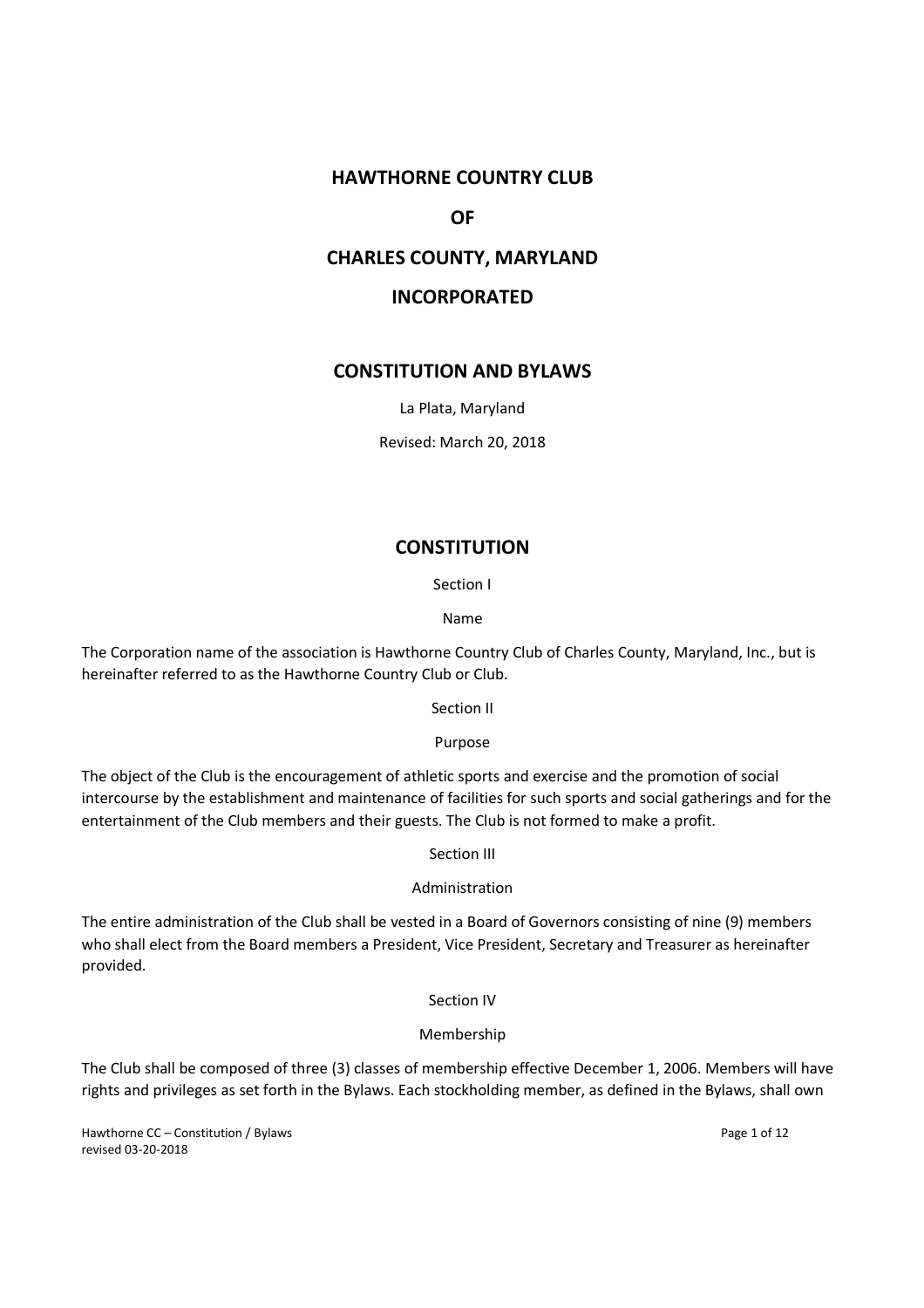one (1) share of nontransferable stock in the Club, which shall be registered in that member's name and which will represent no more than one (1) member. The Board of Governors has the authority to extend various membership privileges, that were in place prior to this effective date.

## Section V

## Eligibility to Vote and Hold Office

Stockholding members in good standing are entitled to vote and hold office. For that purpose, a member in good standing may surrender his or her voting right to that member's spouse thereby permitting that spouse the right to hold office in the Club and vote that member's vote.

## Section VI

## Board of Governors

The Club shall have a President, Vice President, Secretary, Treasurer and Board of Governors. The Board of Governors shall be elected by a plurality of the votes cast by the members of the Club in good standing at each annual meeting of the Club as hereinafter provided.

Each member who is the registered holder of one (1) share of capital stock of the Club shall be entitled to one (1) vote regardless of the number of shares of capital stock registered in his or her name. A stockholder ceasing to be a member of the Club shall not be entitled to vote on the capital stock registered in his or her name from and after the time he or she ceases to be a member.

The Board of Governors shall consist of nine (9) members. The regular term of office shall be three (3) years. In the event of a vacancy on the Board, the Board of Governors will appoint a member to serve until the next annual meeting of the Club when a successor shall be elected to serve for the remainder of the unexpired term.

The President, Vice President, Treasurer and Secretary shall be elected by the Board of Governors from its membership at the next regular meeting of the Board of Governors after the annual meeting of the members of the Club, and each shall serve for one (1) year. If a vacancy occurs in one (1) of these offices, the Board of Governors shall elect a member from the Board of Governors to fill the unexpired term of the vacant office.

Any member of the Board of Governors maybe removed therefrom by a vote of two thirds of the whole Board or two thirds or more of the votes cast by the members. Any action taken on the part of the Board of Governors maybe overruled by two-thirds or more of the votes cast by the membership. Voting under such circumstances shall be conducted only at a meeting in each instance which has been specially called for that purpose with a quorum being present.

# Section VII

## Nomination and Election

At least two (2) months prior to the regular annual meeting of the Club, the President shall appoint a Nominating Committee of five (5) members only two (2) of whom shall be members of the Board, and it shall be the duty of the Secretary of the Club forthwith to notify each member of his or her appointment and to post the names of said Committee within ten (10) days thereafter.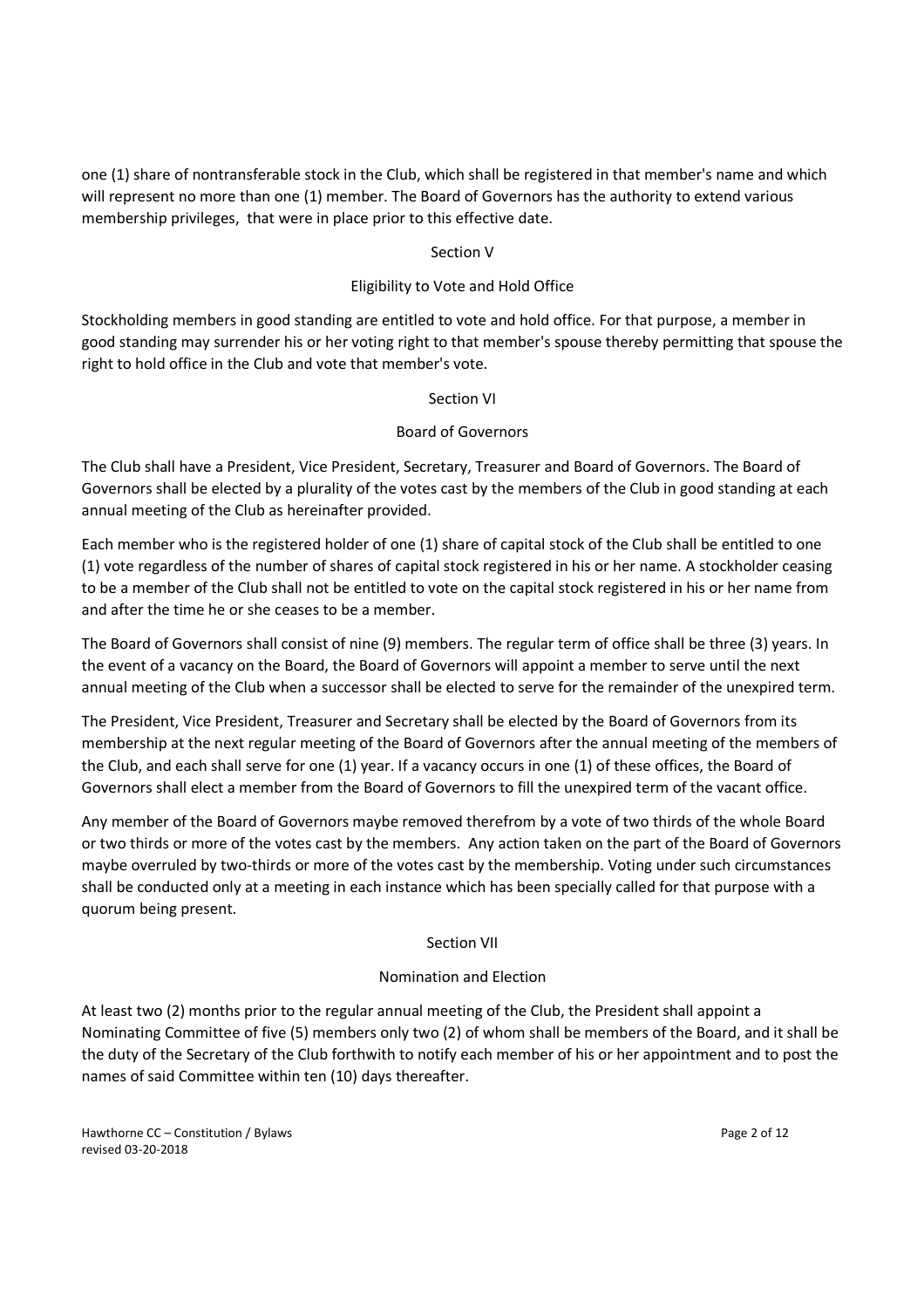It shall be the duty of said Nominating Committee to name a ticket of members to serve on the Board of Governors for three (3) years each. The terms of office will not expire in the same year. Two (2) members of the Board's term will expire in one (1) year, two (2) more in the next and three (3) in the next year. The names of those nominated shall be delivered to the Club Secretary and then posted thirty (30) days prior to the annual Club meeting.

Any ten (10) or more members of the Club, not members of the Nominating Committee, may submit nominations for the Board of Governors. All such nominations must be in writing and signed by the persons who make such nominations and shall be delivered to and posted by the Secretary of the Club at least two (2) weeks prior to the annual meeting at which the vote is to be taken.

An official ballot of all legally nominated candidates shall be prepared by the Secretary of the Club and posted at the Clubhouse and also mailed to each member of the Club at least seven (7) days prior to the annual meeting at which such ballot is to be voted. Notice as to the time and place of the next annual meeting and the time and place of the polls for voting shall accompany each ballot mailed.

Each stockholding member voting shall place a mark on the official ballot opposite the names of the candidates of his or her choice and shall in person or by mail deliver said official ballot to the judges of elections, a body of three (3) appointed by the President from the voting members, not members of the Board of Governors, who shall inspect and count the votes and report the results to the Club membership at the annual meeting in session.

Members in good standing and those specially designated in accordance with Section V of the Constitution shall have the privilege of voting, and the Secretary of the Club shall furnish the judges of elections a list of all such persons in good standing prior to the opening of the voting polls. No vote shall be counted unless cast with an official ballot marked and delivered in the manner prescribed.

The Board of Governors shall designate the place and hours where the polls will be open during the day on which the election is held.

# Section VIII

## Committees

The Board of Governors will create such committees as it deems necessary to manage the Club.

## Section IX

## New Members

Candidates for membership in the Club shall be elected or excluded by the Board of Governors by ballot. Every candidate shall be proposed by a member and seconded by another member in a letter addressed to the Secretary, which shall be signed by the candidate. The name, occupation and residence of each candidate and the names of his or her proposer and seconder shall be posted in a place provided therefore in the Clubhouse at least fourteen (14) days before the balloting shall take place. No balloting shall be valid unless five (5) of the Board of Governors shall be present, and two (2) dissenting votes shall exclude a candidate.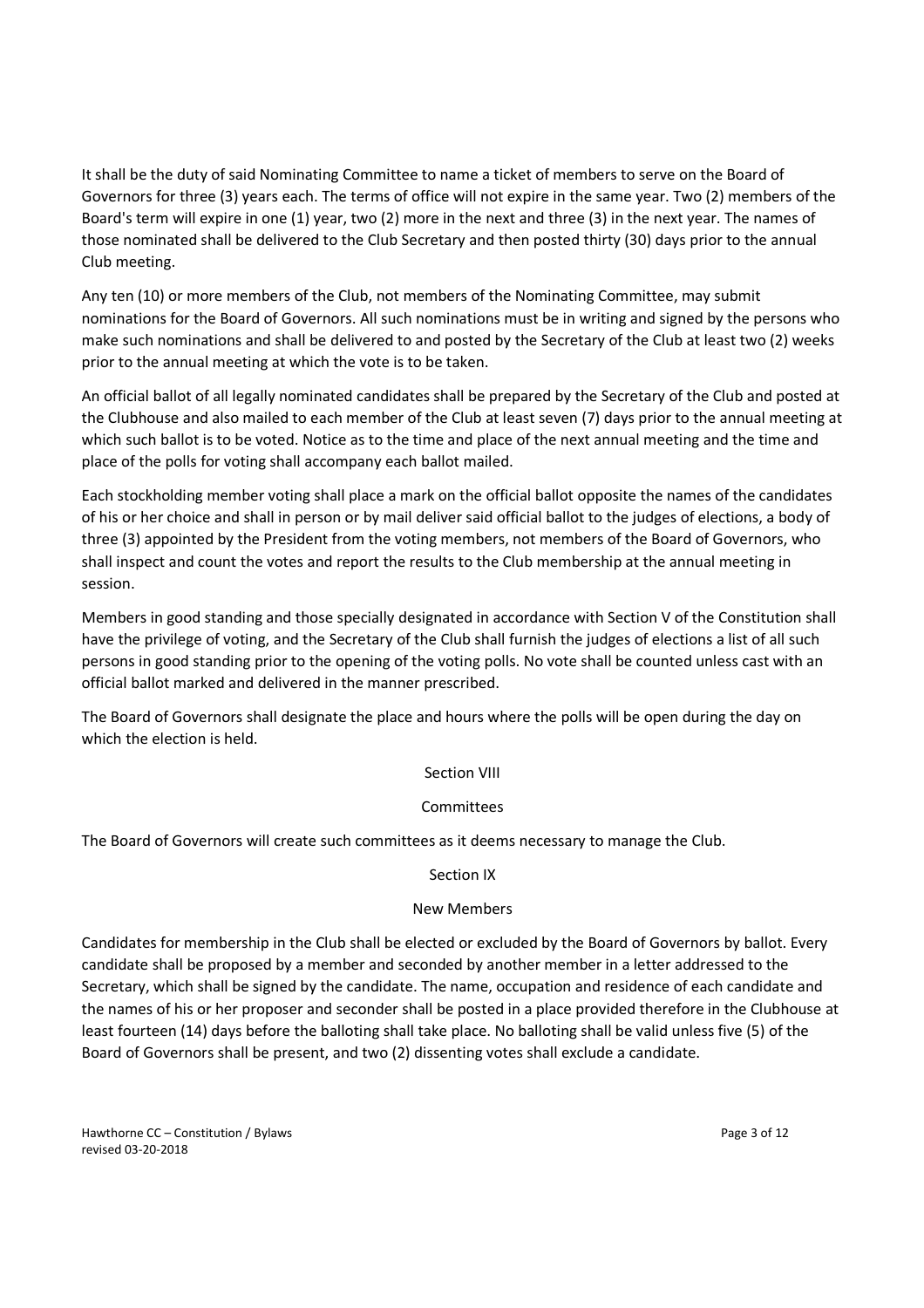## Section X

## Resignation

Any member may resign from the Club upon payment of all dues and indebtedness to the Club by delivery of his or her resignation in writing to the Secretary, but such resignation shall not become effective until accepted by the Board of Governors. The Club shall stand ready for a period of one (1) year from the time of a member's resignation to buyback from that former member his or her stock in the Club at a price of \$100.00. Stock certificates not repurchased by the Club within a twelve month period after the member's resignation will become void.

## Section XI

## Fees, Dues and Assessments

The Board of Governors may fix, increase or decrease fees and dues of the members. However, any increase in dues requires at least forty-five (45) days written notice in advance of the effective date of such dues increase. All dues shall be paid monthly in advance and all forms of indebtedness shall be paid within a 30-dayperiod of billing, unless otherwise specified by the Board of Governors.

When the dues or any indebtedness of a member shall remain unpaid for a period of thirty (30) days after the closing date, an interest charge of 2.0 percent shall be levied and a late fee of \$25.00. If such indebtedness exceeds thirty (30) days past the closing date, a written notice of such will be given to the member and the name of such member shall be posted in the Clubhouse. If such indebtedness is not liquidated within thirty (30) days of notice and posting, the delinquent member is automatically suspended and shall forfeit the privileges of the Club until reinstated.

A member thus suspended shall be automatically reinstated by making prompt payment of his or her indebtedness, including all charges, dues and assessments that occurred during or prior to said suspension.

If the delinquent member shall fail to pay all indebtedness to the Club after thirty (30) days from the date of suspension, that member shall be brought before the Board of Governors at the next monthly meeting of the Board and shall be subject to expulsion from the Club at the discretion of the Governors.

Returned Check Fee - \$25.00, per check Court Filing Fee - \$50.00, per filing

The Board of Governors shall create no indebtedness which will require an assessment against the membership or which will create a mortgage or deed of trust lien against the real property of the Hawthorne Country Club of Charles County, Maryland, without the prior approval of the membership. In addition, any assessment not included in the annual budget approved and distributed by the Board, must be approved by the membership in a special meeting.

Section XII

# Club Meetings

There shall be an annual meeting of the members of the Club on the first Saturday after the first Monday of November of each year at the Clubhouse or at such place and at such hour as the Board of Governors may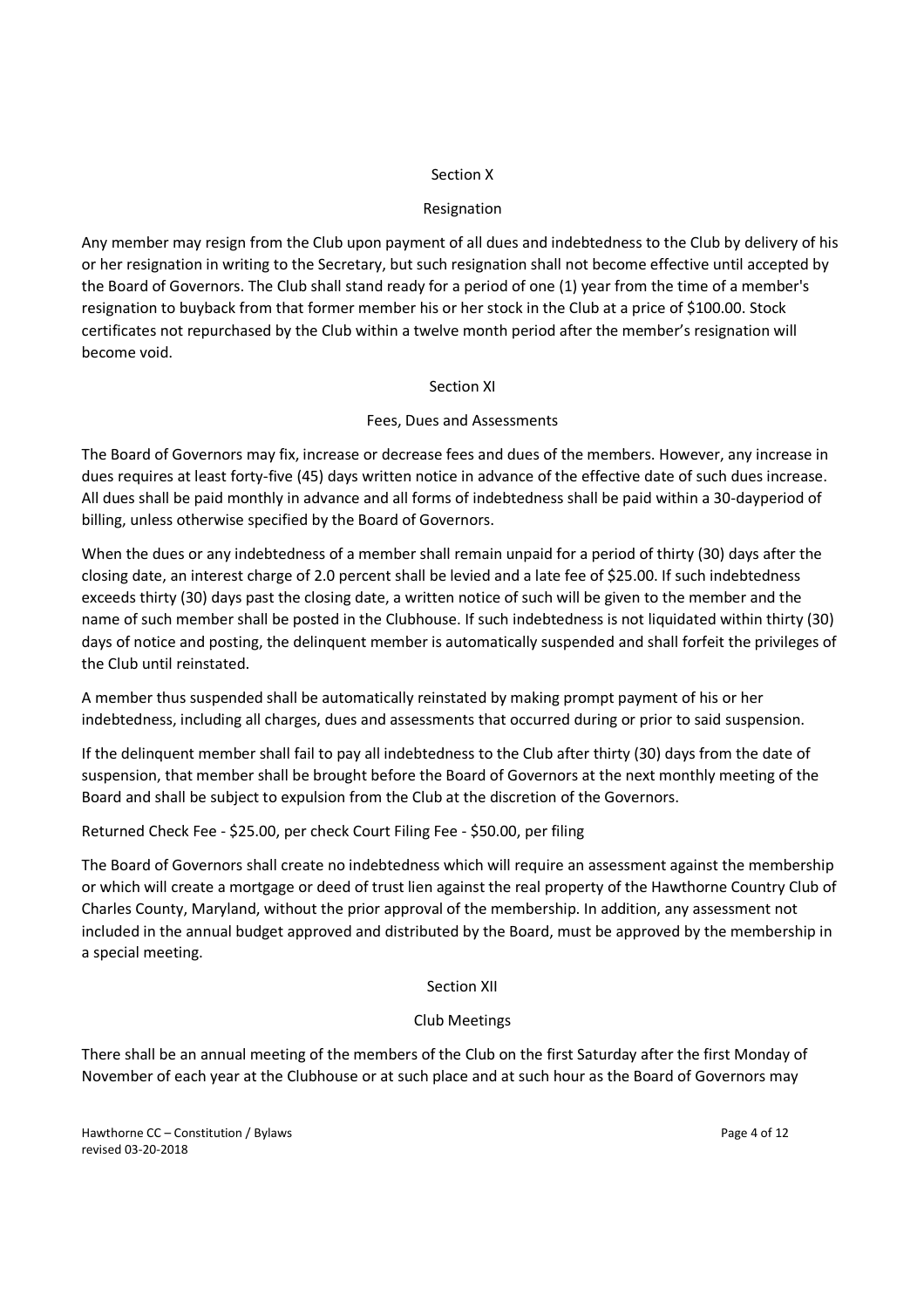appoint and at least fifteen (15) days-notice thereof shall be mailed to each member at his or last known address.

The Board of Governors may call a special meeting of the members by giving fifteen (15) days-notice by mail. They shall also immediately call a special business meeting of the members at the written request of ten (10) members or 20% of the stock holdings members of the Club, whichever is greater, by giving like notice. The notice of each special business meeting of the Club shall state the object or objects for which it is called and no other business shall come before the meeting.

## Section XIII

# Quorum and Proxy

For the purpose of convening a membership meeting, a quorum shall consist of one-third of the members of the Club present in person or by proxy. Thereafter, any action of the membership shall be conducted as if a quorum were present. For the purpose of vote tabulation as required by this Constitution, proxies shall be counted. A quorum of the Board of Governors shall consist of five (5)Governors personally present.

# Section XIV

# Alteration of Constitution

The Constitution of the Club maybe amended by a vote of two-thirds of the votes cast, a quorum being present, at any annual meeting or special meeting provided due notice of the proposed changes shall have been sent to each member of the Club at least fifteen (15) days before such meeting.

# Section XV

# Bylaws

The Board of Governors subject to the provisions of this Constitution shall make such Bylaws and rules for the Club as it may deem necessary and proper and may amend or alter the same. Such new Bylaws, amendments or alterations by the Board of Governors shall be posted in the Clubhouse as described in the Bylaws.

# Section XVI

# Censure, Suspension and Expulsion

Any member infringing the Constitution, Bylaws, Rules or Regulations of the Club or conducting himself or herself in an unseemly manner or prejudicial to the welfare, intent or character of the Club, maybe temporarily suspended from the privileges of the Club by the Board of Governors.

## Section XVII

# Fiscal Year

The fiscal year of the Club will begin January 1st and end the following December 31st.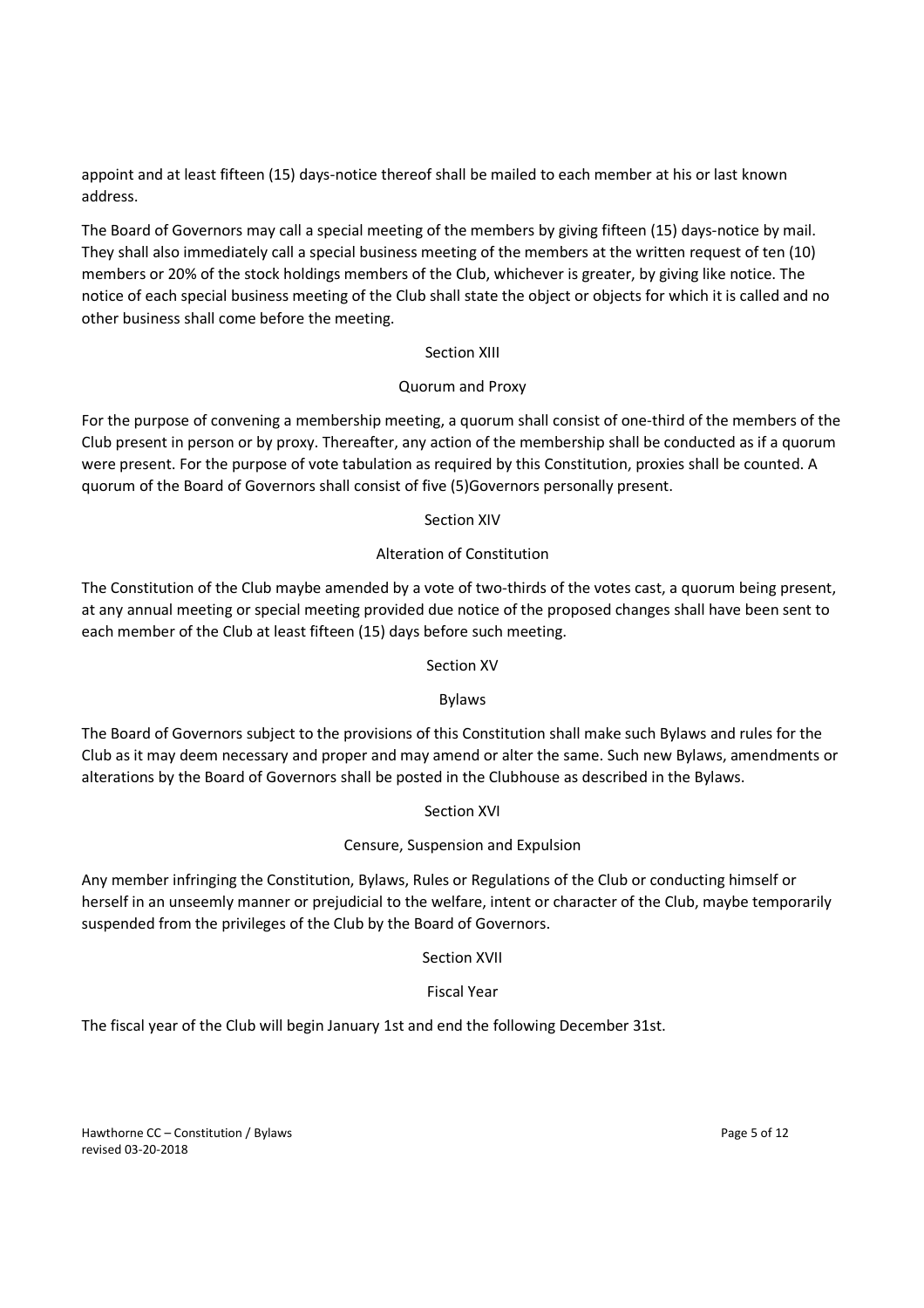# **BYLAWS**

## **Board of Governors**

The Board of Governors shall have the general management and control of the Club and its properties subject to the Constitution.

The Board shall authorize all purchases and payments, set charges and fees, authorize employment and dismissal of personnel, authorize the execution of all contracts it may deem necessary and proper for the welfare of the Club and prepare a report of the conditions of the Club for each annual meeting.

The Board shall make such rules and regulations for the Club facilities and grounds and for the admission of guests to the privileges of the Club, as it may find expedient from time to time and as shall be consistent with the Constitution. It shall redress with its power all complaints which maybe properly called to its attention.

The Board, upon a two thirds vote of the whole Board, may amend or alter the Bylaws as authorized by Section XV of the Constitution. Such new Bylaws or amendments shall be posted in the Clubhouse for a period of 14 days. After such changes have been posted, they shall become effective at the end of the posting period.

Special meetings shall be held upon request of three (3) members of the Board. The Secretary shall send out notices at least four (4) days before any regular or special meeting notifying the members thereof.

The Board shall meet each month unless otherwise provided.

As a minimum, the Board shall publish and distribute a bi-monthly newsletter to the membership. Committee members should be listed therein as well as actions taken by the Board or committees.

The approved minutes of all Board meetings shall be available for review in the office by equity members during normal business hours.

As a minimum, the Board shall publish and distribute quarterly financial reports to the membership. The report should contain the Club's income and expenses by quarter or more frequently as the Board deems appropriate. The report shall contain a comparison of actual financials compared to the approved budget.

## **President and Vice President**

The President or in his absence the Vice President shall preside over all members and Board meetings and shall, with the Secretary, sign all written contracts and obligations of the Club. The President and Vice President shall perform such other duties as maybe incumbent upon their offices or required of them by the Bylaws or the Board. They shall be ex-officio members of all committees.

## **Secretary**

The Secretary shall keep the minutes of all meetings of the Club and of the Board, shall issue notice of all meetings, conduct the correspondence of the Club and keep its records. The Secretary with the President and Vice President, as the case maybe, shall sign all written contracts and obligations of the Club and shall perform such other duties as maybe required of him or her by the Bylaws and the Board.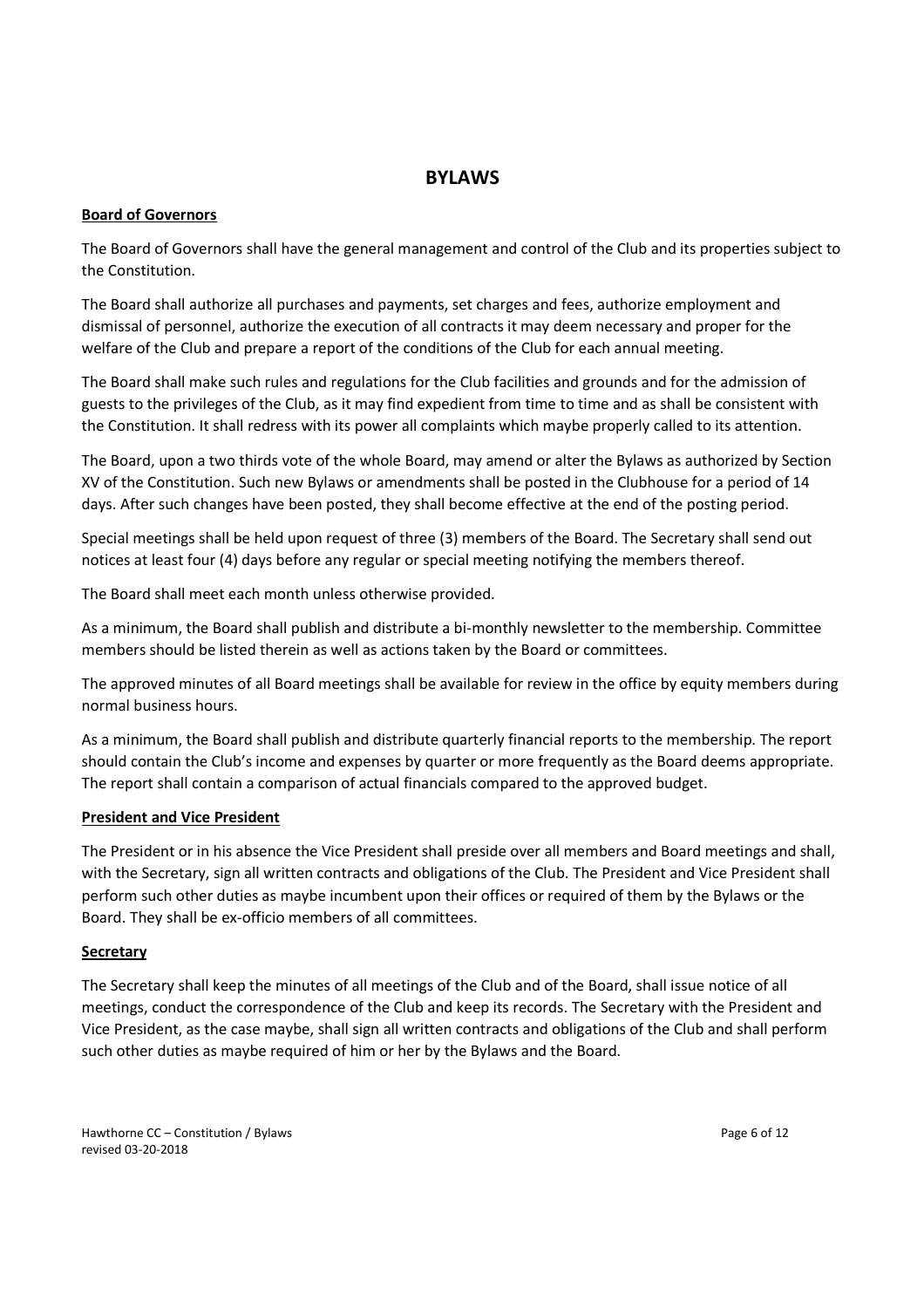## **Treasurer**

The Treasurer shall receive and care for all funds belonging to the Club and payout the same only on order of the Board of Governors. The Treasurer shall keep an account of dues and other charges against the members and send out statements to each member indebted to the Club and, by order of the Board, shall post the names of all delinquent members in one (1) or more conspicuous places in the Clubhouse. The Treasurer shall further keep an account of all monies received, specify on what account paid, and shall make full and detailed reports at the annual Membership meetings, special member meetings and Board meetings when called upon to do so. Accounts shall be audited annually by competent auditors appointed for that purpose by the President who shall certify to their correctness.

#### **Checks and Notes**

All checks or demands for money and notes of the Club shall be signed by such officer and officers or such other person and persons as the Board of Governors may from time to time designate.

#### **Committees**

The following standing committees shall be annually appointed by the Board and shall in all respects be subject to the control and direction of the Board and shall report to the Board at its regular meetings. The President shall appoint the chairmen of the various standing committees and except for special consideration these appointments shall come from members of the Board.

#### **Executive Committee**

The Executive Committee shall consist of the President, Vice President and Treasurer, and up to two (2) other Board members appointed by the President. The Committee shall be chaired by the President and shall have the primary responsibility of developing an overall annual budget for the Club and presenting the budget to the full Board for approval at the second regular Board meeting of the fiscal year. The Executive Committee shall also deliberate and make recommendations to the Board of Directors on other assignments when tasked by the President.

Each of the below named committees shall be responsible for submitting a request for an annual operating and capital improvement budget to the Board through the Executive Committee and monitoring expense trends against the approved budget.

#### **Grounds Committee**

The Grounds Committee shall consist of at least one (1) Board member and one (1) or more Club members and shall have general charge of maintenance, care and appearance of the Club grounds, driveways, parking lots and all matters connected therewith.

## **Golf Committee**

The Golf Committee shall consist of at least one (1) Board member and one (1) or more Club members and shall have general charge of the golf course, the golf greens, activities, tournaments and special golf events. The Committee shall adopt golf rules, subject to Board approval, and shall post the rules at a conspicuous place in the Clubhouse.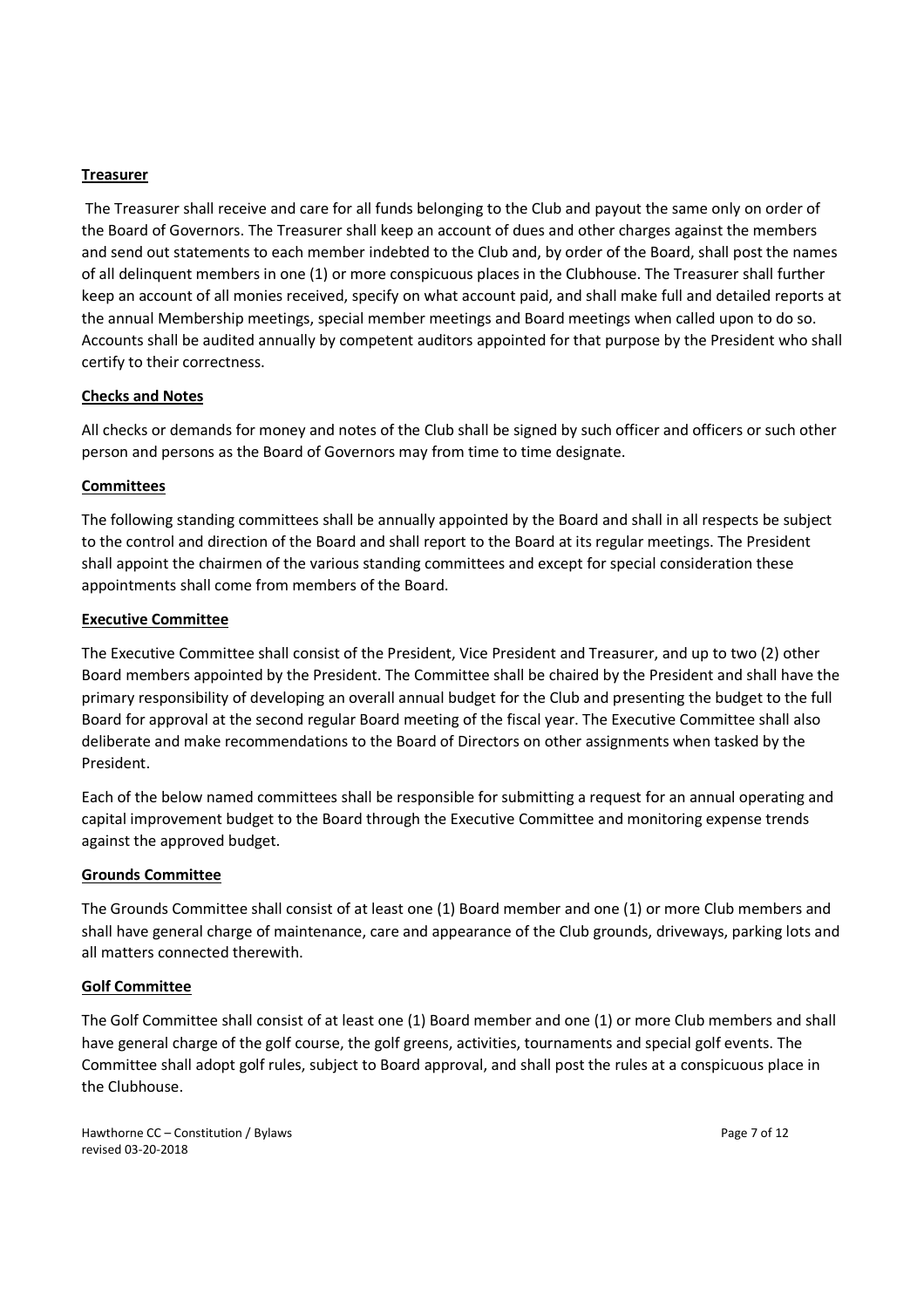## **Swimming Pool/Tennis Committee**

The Swimming Pool/Tennis Committee shall consist of at least one (1) Board member and one (1) or more Club members and shall have general charge of the swimming pool, tennis courts and pool/tennis activities, including special pool/tennis events. The Committee shall adopt pool and tennis court rules, subject to Board approval, and shall post them in a conspicuous place at the pool.

## **Membership Committee**

The Membership Committee shall consist of at least one (1) Board member and one (1) or more Club members and shall have the general charge for the promotion of membership and the investigation and advertisement to the Board upon all applicants to membership in the Club.

## **House/Social Committee**

The House/Social Committee shall consist of at least one (1) Board member and one (1) or more Club members and shall have general charge for organization, scheduling, decoration and operation of Club sponsored social functions. The Committee shall adopt house rules, subject to Board Approval, and post them at a conspicuous place in the Clubhouse.

## **Application for Membership**

In the application for membership required by the Constitution, the proposer and seconder shall give the name, place of residence, profession or occupation of the applicant, dates of birth, as well as such information concerning his or her qualifications as they may deem proper.

The application shall be submitted to the Secretary who shall immediately notify the chairman of the Membership Committee of the applicant's name, the names of his or her proposer and seconder, and said Committee shall investigate and report upon the eligibility and desirability of such applicant to become a member of the Club. The Board shall vote upon no application for membership until the report of said Committee has been received and until the application has been posted for fourteen (14) days.

During the time when an applicant's name is considered for membership, he or she shall also be considered a nonresident and subject to guest fees until membership is approved.

## **Membership**

In accordance with the Constitution, each voting member as described herein shall own one (1) share of capital stock which shall be registered in the stockholder's name and which shall represent no more than one (1) vote for that stock in accordance with Section V of the Constitution. To exercise voting privileges, a member must be in good standing (that is an Active Member who is not currently suspended). The Club shall be comprised of the classes of membership as determined by the Board. The Board may consider applications for membership with a minimum of fifty percent (50%) of the full applicable initiation fee. If the application is approved, any remaining initiation fee balance will be billed to the new members account in equal monthly installments over a period not to exceed one year. An annual interest rate of approximately three percent (3%) over the current prime rate will be applied to the balance due each month.

Full Membership Class - EQUITY (Types: Family, Single, Senior and Junior)

Hawthorne CC – Constitution / Bylaws Page 8 of 12 revised 03-20-2018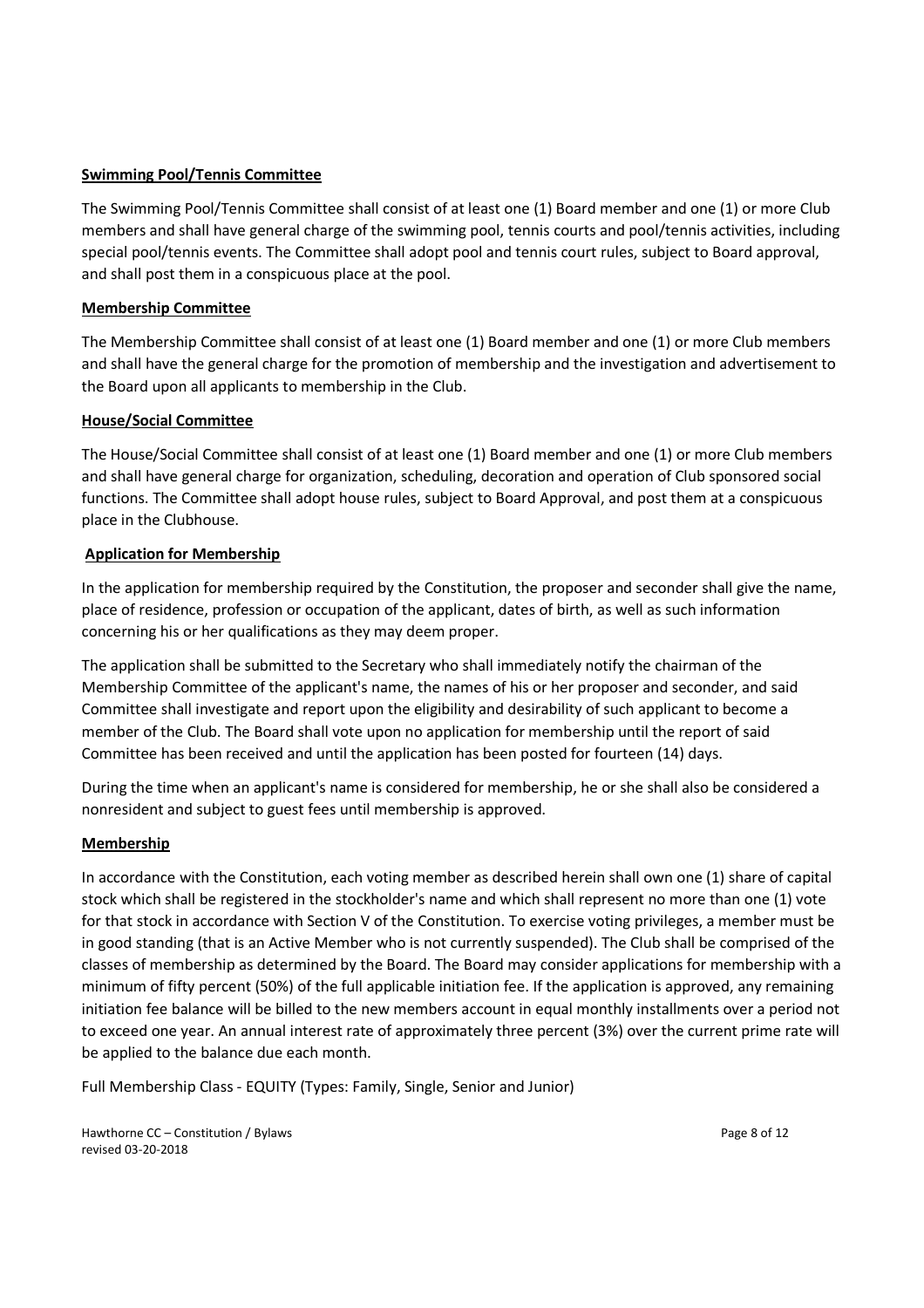a) A Full Member and his/her immediate family, as defined in the Bylaws, shall be entitled to all privileges of the Club.

b) Initiation fees and dues, as defined in the Bylaws, will be set by the Board of Governors. Initiation fees for all classes of Membership will be determined based upon the total number of memberships at the beginning of the calendar month when the original application is received. 200 to 229 Members-\$1,000; 230-239 Members- \$1,500; 240-249; Members-\$2,000; 250 Members & Up-\$2,500. Below 200, the Board shall determine the fee, if any.

c) The initiation fee and stock purchase will be submitted by an applicant for membership with the membership application and will be receipted by the Club upon approval of the membership application.

d) Full members shall be subject to all capital improvement fees, assessments and restaurant minimums as shall be required by the Board of Governors.

Single, Senior & Junior Full Membership Class

a) Singles shall be between 35 and 64 years of age, not married and with no dependents.

b) Seniors shall be at least sixty-five (65) years of age.

c) Juniors shall be between twenty-one (21) and thirty four (34) years of age. Further, one-half (1/2) of the initiation fee for Juniors shall be submitted with the stock purchase cost along with the membership application. The remaining one-half (1/2) will be billed in equal installments over two (2) years. Upon reaching the Members 35th birthday Junior memberships will automatically revert to Full Family or Full Single memberships as the case maybe. The Junior member will then become responsible for paying the dues set by the Board of Governors for the type of membership for which they qualify. Additionally the difference in initiation fee will become due and payable as prescribed in the section entitled Changing Memberships.

d) Dues for Singles, Seniors and Juniors may be less that set for Full Family Memberships as determined by the Board.

e) Singles, Seniors and Juniors shall be subject to a percentage of all capital improvement fees, assessments and restaurant minimums as determined by the Board.

Special Membership Class

a) Shall encompass those memberships grandfathered by previous Boards and any other membership the Board deems appropriate such as Honorary, House, Swim Team, Pool, Social, Golf, etc.

b) Initiation fees, dues, capital improvement fees, assessments and restaurant minimums shall be determined by the Board.

A member wishing to change from one Class of membership to another must submit his or her request in writing to the Board of Governors for approval with the exception of moving from a Junior Membership to a Full Membership which will be required at the beginning of the next calendar month following the members 35th birthday. A member changing Classes shall be required to pay an initiation fee and capital improvement fees equal to the difference between the initiation fee and capital improvement fees currently in effect and paid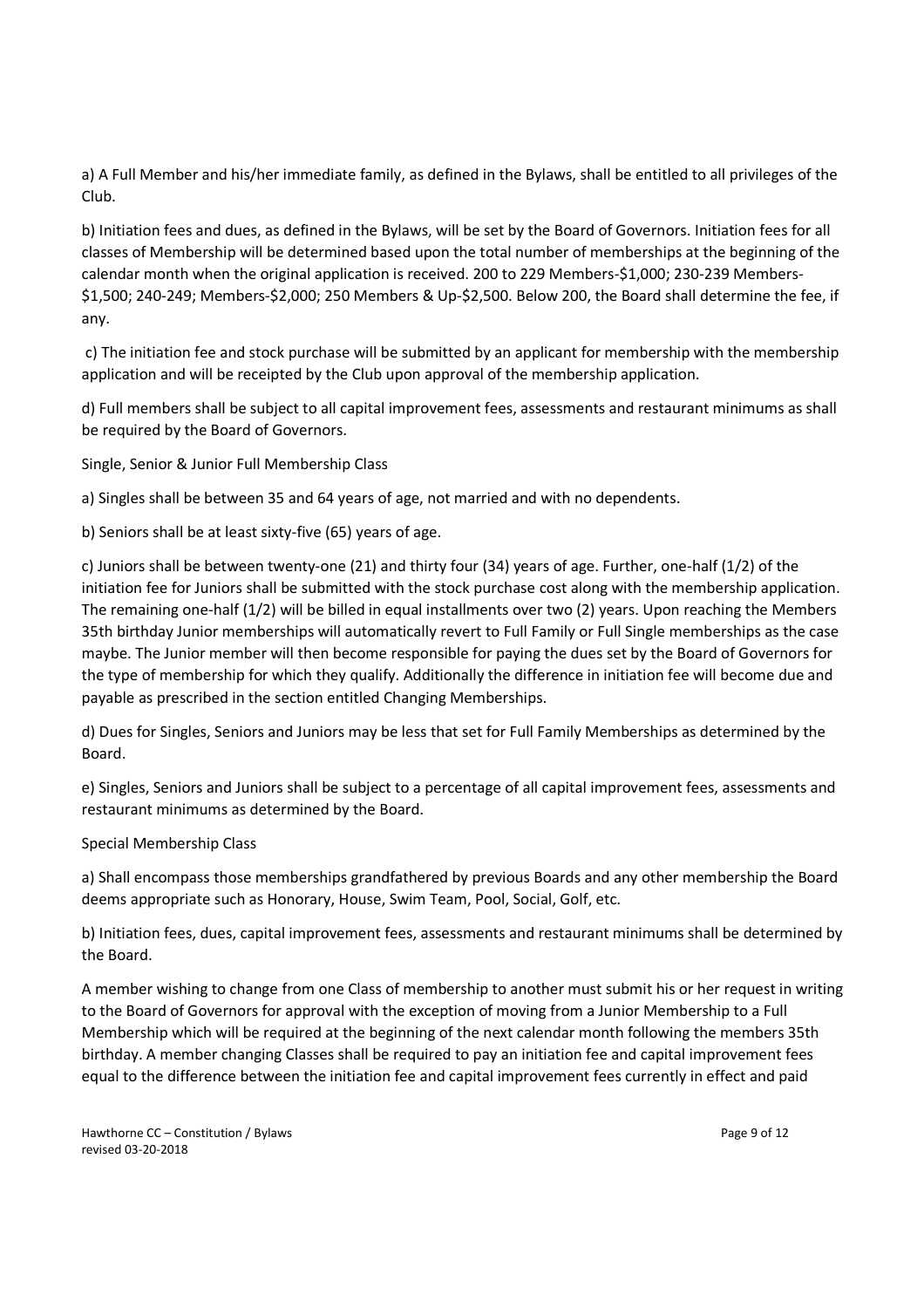under the previous Class of membership. After a member has changed to another Class of membership, he or she must remain in that Class of membership for a minimum of one (1) year.

## **Proxy**

As authorized by Section XIII of the Constitution, any member in good standing may use a proxy and authorize a specific member in good standing to vote or act for them. The proxy must be in writing and signed by the stockholder. The member authorized to vote by proxy for the absent stockholder may vote only on the issues specified in the meeting notice mailed out. The Secretary, at all business meetings, shall maintain a record of the number of votes each proxyholder is entitled to cast on business items.

## **Leave of Absence**

Leaves of absence maybe granted to a member in good standing for a period of one (1) year. Requests for leave must be submitted in writing to the Board of Governors. The request must be submitted prior to the first day of the month for which the leave of absence will begin. The leave must be requested for a full twelve (12) month period from the date of application. The member must request reinstatement of his/her membership in writing thirty (30) days prior to the end of the twelve (12) month leave of absence period. The member must reinstate his/her membership and pay all assessments and capital improvement fees levied during the year of absence within ninety (90) days of the expiration of the year member who experiences a change in their status. Such member shall provide written notification to of absence or be subject to initiation fees and the application process of new members. At its discretion, the Board of Governors may extend or shorten the leave of absence to any the Board detailing any change. In addition to payment of all assessments and capital improvement fees, the Board will determine the amount of dues and/or restaurant minimums payable by the member for any leave of absence less than twelve (12) full months.

## **Privileges**

Family - A Club member shall have all privileges of that member's class of membership extended to his/her spouse or partner residing with the member, and unmarried sons and daughters under the age of twenty-one (21) and living with the member as a part of the member's household. The same shall apply to member's sons and daughters enrolled in full-time studies (defined as enrolled for twelve (12) credits during a semester). The member shall register those qualifying as full-time students each year with the Secretary. Membership privileges will continue for the calendar year in which a student ends his/her full-time enrollment.

Temporary - At the discretion of the Board of Governors, individuals temporarily living as part of a member's household who do not qualify for family privileges maybe granted temporary family privileges. Such privileges maybe for a specific period of time, not to exceed one (1) year, and maybe subject to payment of a fixed fee at the discretion of the Board. Requests for special privileges shall be made in writing by the stockholding, sponsoring member to the Secretary for the Club for action by the Board of Governors at the next regular monthly meeting of the Board.

## **Initiation Fees and Dues**

In accordance with the Constitution, the Board of Governors may fix or increase or decrease the initiation fees and dues for equity and non-equity classes of membership and privileges.

Hawthorne CC – Constitution / Bylaws Page 10 of 12 revised 03-20-2018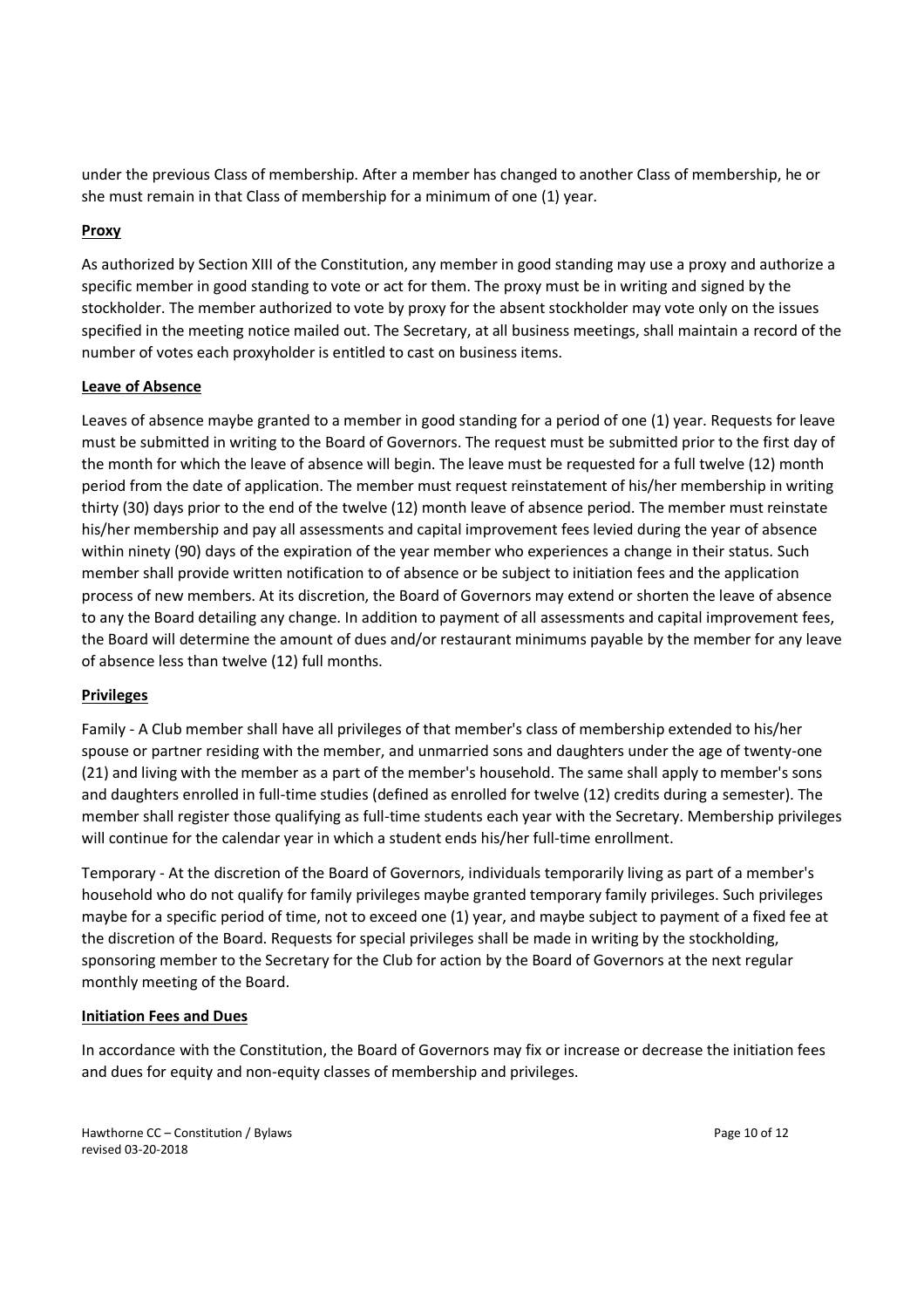Upon transfer of a member from any class or membership for which an initiation fee is in effect to another class of membership for which an initiation fee is in effect, that member shall be required to pay an initiation fee equal to the difference between the initiation fee currently in effect and the initiation fee paid under the previous class of membership.

## **Guests**

Subject to the Constitution, these Bylaws and Committee Rules, an equity member and anyone of a member's registered family may introduce to the Club persons not otherwise entitled to the Club privileges.

Each member is responsible for all debts incurred and acts committed by guests introduced by that member or that member's registered family.

Respective Committee Rules shall determine the frequency with which members may invite guests for the use of Club privileges.

Guests shall be distinguished as being either resident or nonresident.

a) Residents for the purpose of these Bylaws shall include all persons residing or engaged in business within Charles County, Maryland, or within twenty (20) miles of any boundary thereof for an aggregate of more than thirty (30) days in a calendar year.

b) Nonresidents shall include all persons not residing or engaged in business in Charles County, Maryland, or within twenty (20) miles of the boundary of Charles County, Maryland, for an aggregate of more than thirty (30) days in a calendar year.

Guest Fees - Fees for the use of facilities of the Club by guests shall be fixed by the rules of the committee having jurisdiction over the facilities involved. A guest may enjoy Club facilities for which a fee has been established only when properly registered by a member and only when accompanied by a member or an individual of a member's registered family.

Special Events - In case of tournaments or other competition, entrants may have the privilege of the Club as provided by the committee in charge.

## **House Rules**

1) No person shall be entitled to the privileges of the Club unless a member of the Club, a member's registered family or guest in accordance with the provisions of the Bylaws of the Club.

2) Quiet, good order and decorum must be observed in all parts of the Clubhouse and premises by members, their families and guests.

3) The Club will exercise all reasonable diligence in protecting the property of members and guests, but are not insurers thereof. The Club will not be responsible for any loss of such property however caused.

4) A member is not only responsible for his or her own actions and that of his or her family, but also for any guest or guests whom he or she may introduce to the Club.